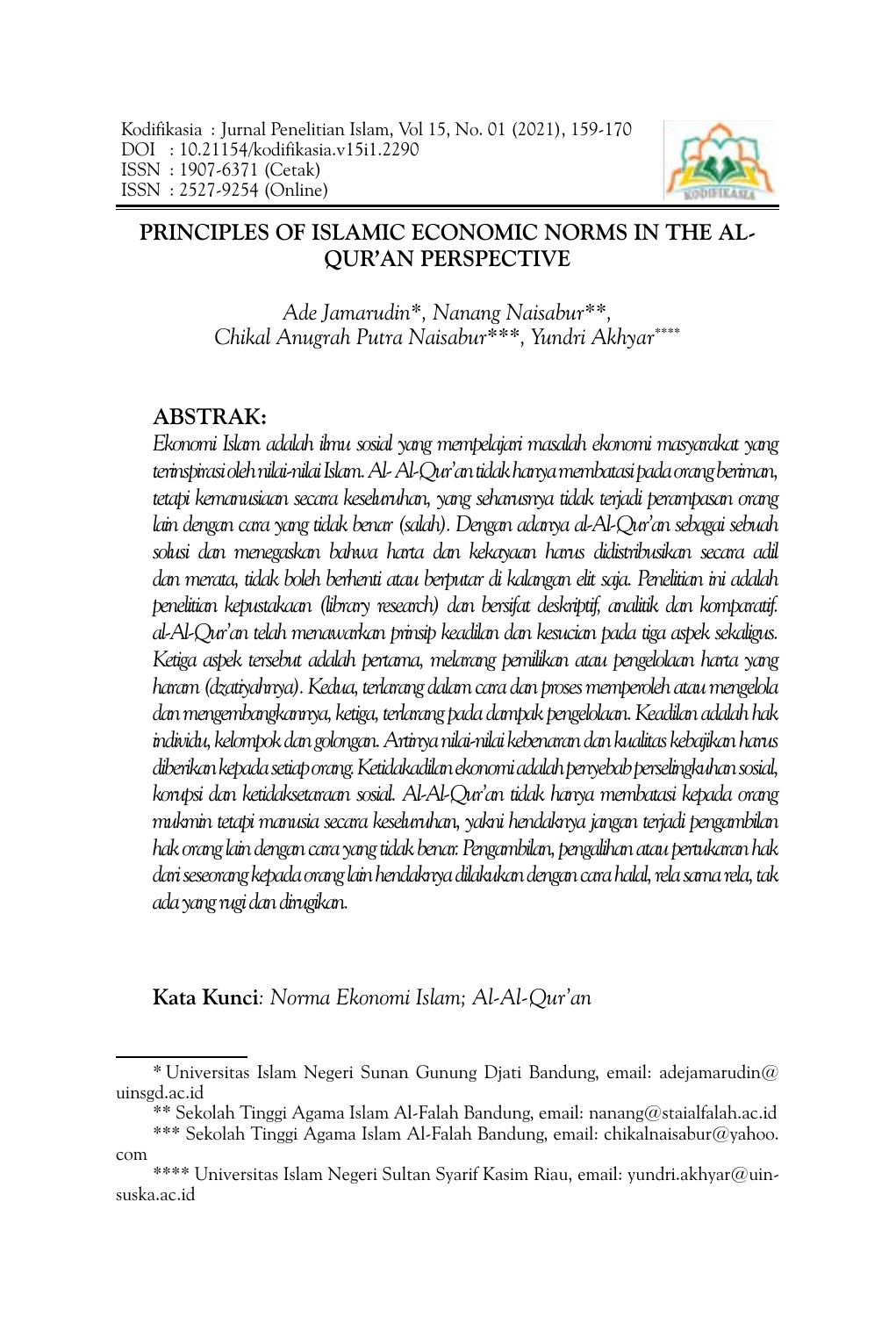## **ABSTRACT:**

*Islamic economics is a social science that studies the economic problems of society which are inspired by Islamic values. The Al-Qur'an does not only*  limit the believers, but humanity as a whole, which should not be deprived of *others in an unrighteous (wrong) way. With the existence of the Al-Qur'an as a solution and emphasizing that wealth and wealth must be distributed fairly and evenly, it should not stop or rotate among the elite. This research is a library research and is descriptive, analytic and comparative. al-Al-Qur'an has offered the principles of justice and holiness in three aspects at once. The three aspects are, first, prohibiting the ownership or management of illegal assets. Second, prohibited in the way and process of obtaining or managing and developing it, third, prohibited on the impact of management. Justice is the right of individuals, groups and groups. This means that the values of truth and the quality of virtue must be given to everyone. Economic injustice is a cause of social infidelity, corruption and social inequality. The Al-Qur'an does not only limit the believers but the human being as a whole, that is, there should be no taking of other people's rights in an improper way. Taking, transferring or exchanging rights from one person to another should be carried out in a lawful manner, mutually willing, no one loses or loses.*

**Keyword:** *Islamic Economic Norms; Al-Al-Qur'an* 

## **INTRODUCTION**

The emergence of the discourse of thinking about economic norms occurs as a result of the reality of the economic system lately which tends to ignore the values of morality and only focuses on the problem of making maximum personal gain. From this perception, capitalism becomes a system that rules all systems in the world economy. The capitalist economic system which is explored objectively from the symptoms that appear in society produces a market economy law with a supply and demand theory that does not believe in subjective moral impulses. The capitalist economy is characterized by the spirit of egoism and a liberal system, where humans are seen as economic animals (homo-economicus) who are always chasing the greatest possible profit at the least sacrifice. Humans are only concerned with themselves,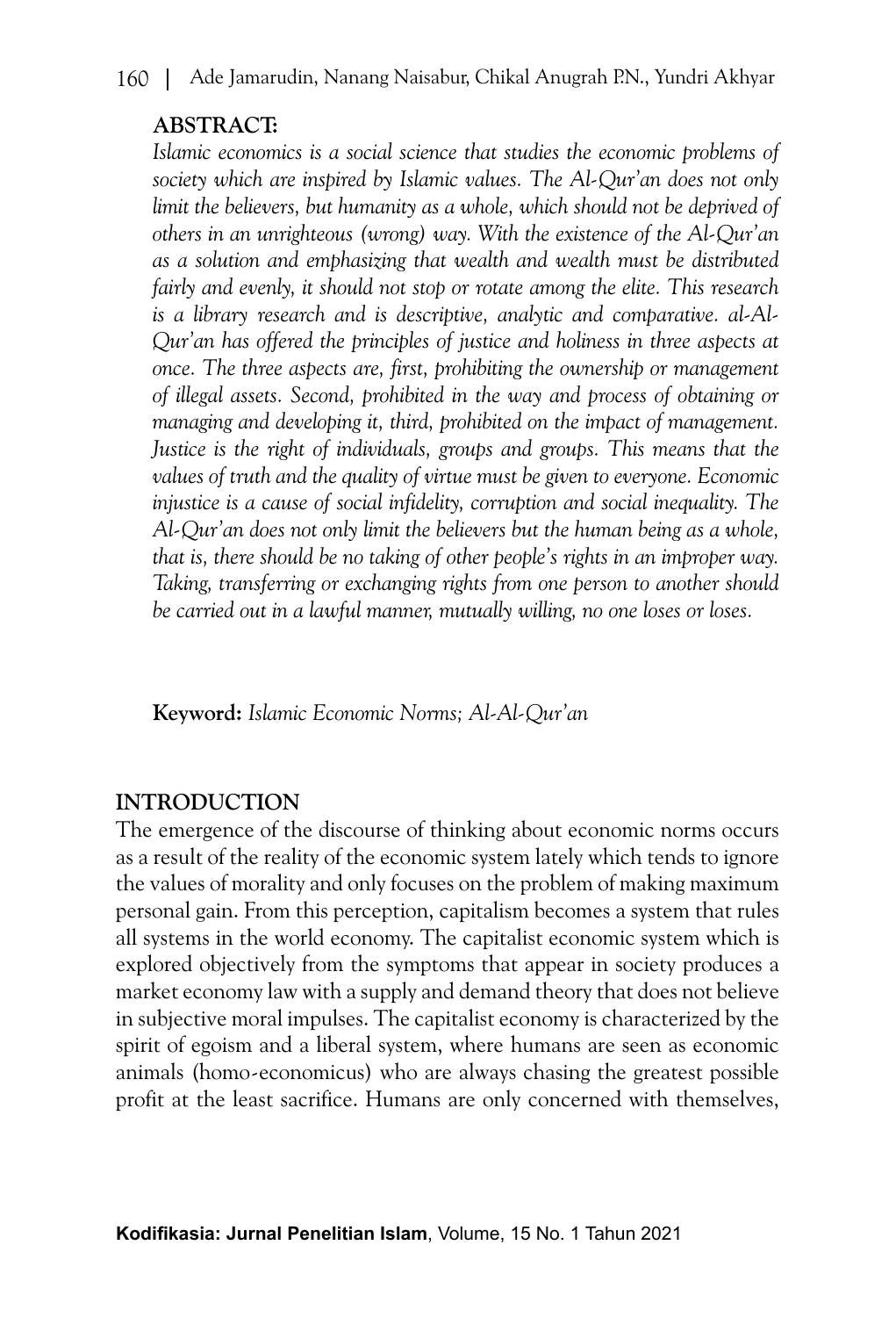the good that arises is solely for the sake of maintaining their own interests, not moral impulses.1

This situation has led to the emergence of a more humane alternative economic system, including the Islamic economic system. In Islam, economic problems are one of the elements that cannot be ignored in the legal order and society. There are normative teachings and economic morals which are important aspects of Islamic teachings. Therefore, Prof. M. Abdul Mannan, P.hd in his book Islamic Economic, Theory and Practice, defines Islamic economics as a social science which studies the economic problems of society which are inspired by Islamic values.<sup>2</sup>

Islam is a universal religion. Islamic teachings govern and guide all aspects of human life, both those with a vertical dimension (*habl min al-Allah*) and those horizontal dimension (*habl min al-na s*). Al-Al-Qur'an as the main source of Islamic teachings in it contains aqidah, shari'ah, history and ethics (morals), regulating behavior and procedures human life, both as individual beings and as social beings. Universality This is especially evident in the muamalah aspect which is very broad in its field of motion relative and flexible according to the situation, conditions and domicile. It differs diametrically with the aspect of worship (formal) which is absolutepermanent-constant and unchanging as taught by the Prophet.3

This research is a library research and is descriptive, analytic and comparative. Sources of data used in this study come from primary and secondary data. In collecting data, using literature books, journals, magazines, articles, interviews and documentation methods. The data analysis used in this study was productive with a normative descriptive approach. This type of research focuses on library research. In the operation of this research, more emphasis is placed on review and reference as well as the literature that is related to this research.<sup>4</sup>

Literature study is an activity to examine the theories that underlie research, both theories relating to the field of study under study and methodology. The literature study also examines things that are empirical in nature derived from previous findings. Activities carried out at this stage of the literature study are to explore information about economic development based on.

<sup>1</sup> AM. Saefuddin, *Etika Ekonomi Islam* in Jurnal al-Burhan, No 2/li. (Jakarta: PTIQ, 1996). p. 345 2 M. Abdul Mannan, *Teori dan Praktek Ekonomi Islam*, Pent. Drs. Muhammad & R.

Lukman Fauroni, (Yogyakarta: Dana Bhakti Prima Yasa, 1997), 316<br><sup>3</sup> Khoirul Anwar, *Ekonomi dalam Perspektif Islam*, Jurnal: ISLAMICA, Vol. 3, No. 1,

September 2008. P.26

<sup>4</sup> M Suyuti Ali, *Metode Penelitian Agama,* (Jakarta : Raja Grafindo, 2000), p. 46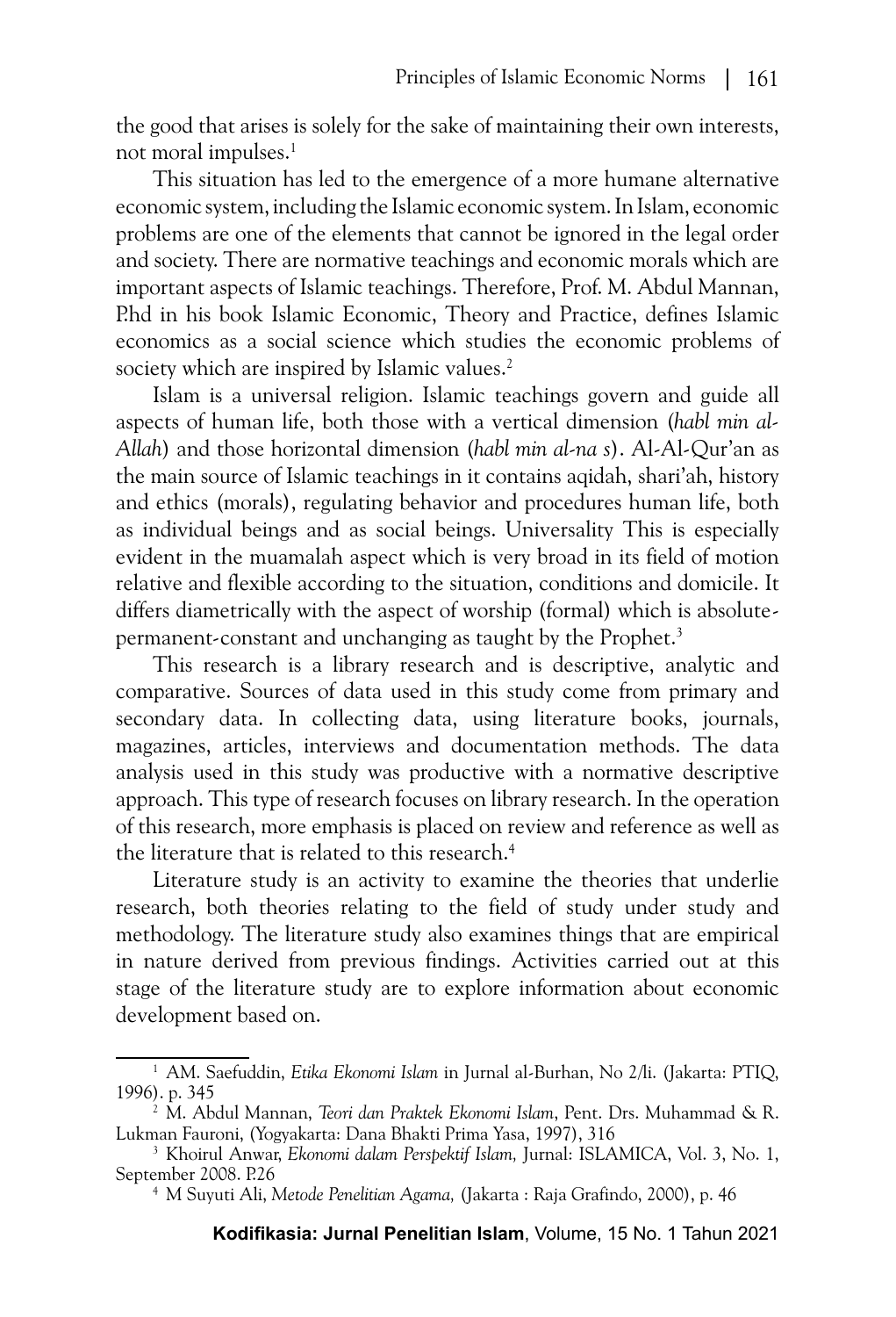Literature study is a data collection technique that is theoretical about something related to a problem. This technique is used to find or get a theoretical basis for its support that is related to a problem being researched. According to another view, this technique is also called a copying technique

## **RESULT AND DISCUSSION**

### **Al-Al-Qur'an and Economic Norms**

Al-Quran is a harfiyah revelation from the word of Allah, which was conveyed in Arabic through the angel Jibril to the Prophet Muhammad for a span of 23 years during His prophetic period. The first verse was revealed while the Prophet was practicing in the Cave of Hira 'on the mountain of light (*jabal al-nur*) near Mecca, and the last verse was revealed only a short time before his death. Many friends memorized these verses and gradually began to be written down by friends like 'Ali and Zaid. Finally during the reign of 'Uthman, the third caliph, the definitive text which was based on the early copies and confirmations of those who had heard the verses from the mouth of the Prophet himself, was copied and transmitted to the four corners of the Islamic world. Thus, the text of the Al-Qur'an is not based on a long period of collection and interpretation by humans. Al-Al-Qur'an is a guideline and life demands of Muslims, both as individuals and as people. As a guideline and demands for life, Allah sent al-Al-Qur'an not only to be read textually, but also to be understood, lived and practiced in social life in society..<sup>5</sup>

Al-Al-Qur'an is like a miniature universe containing all disciplines, especially economics, al-Al-Qur'an is a revelation of Allah the Greatest and a noble reading and can be demanded for its truth by anyone, even though they will face the challenges of increasingly sophisticated scientific advancement. The first word in the first revelation (The First Revelation) even tells humans to read and reason science, namely iqra '

Al-Al-Qur'an is a revelation that was sent for various purposes. Among these aims are to eradicate material and spiritual poverty, ignorance, disease and life suffering as well as human exploitation of humans in the social, economic, political and religious fields. Besides that, the Al-Qur'an is also a source of Islamic teachings concerning all dimensions of human life. With its purpose and existence, al-Al-Qur'an is a source of teachings that contain values and norms that govern all human activities, including economic activities.

<sup>5</sup> Sayyid Agil Husein Al-Munawwar, *Aktualisasi Nilai-nilai Qur'ani dalam Sistem Pendidikan Islam,* ( Ciputat: PT. Ciputat Press, 2005), p. 16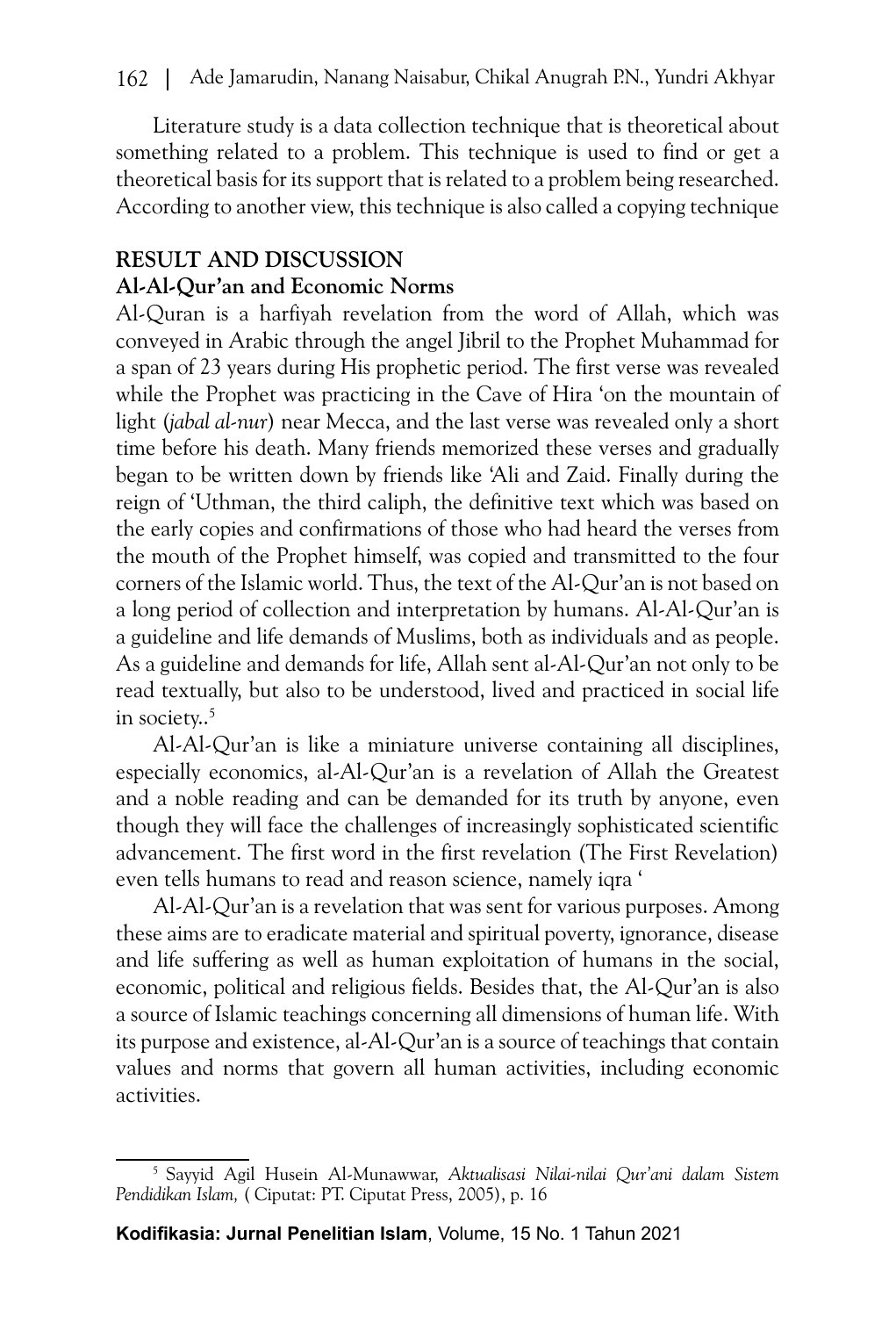Economic activity in Islamic teachings is a part from muamalah. In terms of criteria, the field is muamalah enter into the worship group 'ammah, where the rules of order the implementation is more general. The rules are general nature referred to later by the scholars.<sup>6</sup>

In contrast to animals, Allah Almighty created humans not to be satisfied with the fulfillment of biological needs. Humans in their lives will work to meet various basic necessities of life such as food, drink, clothing and adequate housing. However, when the primary needs have been met, he will not be satisfied and will continue to strive to own and control more property. In accordance with the term homo-economicus, humans tend to have various pleasures and pleasures of life, such as a good partner and derivative, stately home, luxury vehicles, beautiful jewelry, lots of business land.

Implementation of Islamic Principles in Economic Activities (*'Amal al-Iqtishadi*) one has to adjust oneself with the rules of the Al-Qur'an and hadith. Al-Qur'an does not present detailed rules about norms in carrying out economic activities. But only mandated its values (principles) only. While the hadith of the Prophet.

Explaining some of the details operationalization, while economic activity with everything the shape is constantly evolving following developments age and level of human cultural progress. Thus, the more developing human culture the more types muamalah that appeared .

Accumulate property until forgetting his obligations as a servant of Allah SWT to worship Him. this is the world's jewelry in the form of assets that can derail people from the way of Allah, as experienced by a Sa'labah. how he was so diligent in worshiping when he was still in a poor condition even so poor that to perform worship he had to take turns with his wife because there was no more cloth, but after he went to the Prophet and asked to be prayed for to become a rich person then he was given a goat to Sa'labah.

All this love has indeed become a human instinct that Allah has given to be a spur in his efforts to achieve it with all his abilities. Even the Messenger of Allah once stated: "If someone had two hills of treasure, he would still expect to have three. Nothing can fill the stomach of a human being except the ground (death), and Allah will give his repentance for those who repent. "

The insatiable love of humans for wealth makes people forget as if wealth is an end, not a means. Here property can make people negligent

<sup>6</sup> Mursal, Suhadi. 2015. *Implementasi Prinsip Islam dalam Aktivitas Ekonomi: Alternatif Mewujudkan Keseimbangan Hidup*. Jurnal Penelitian, Vol. 9, No. 1, Februari 2015. P. 69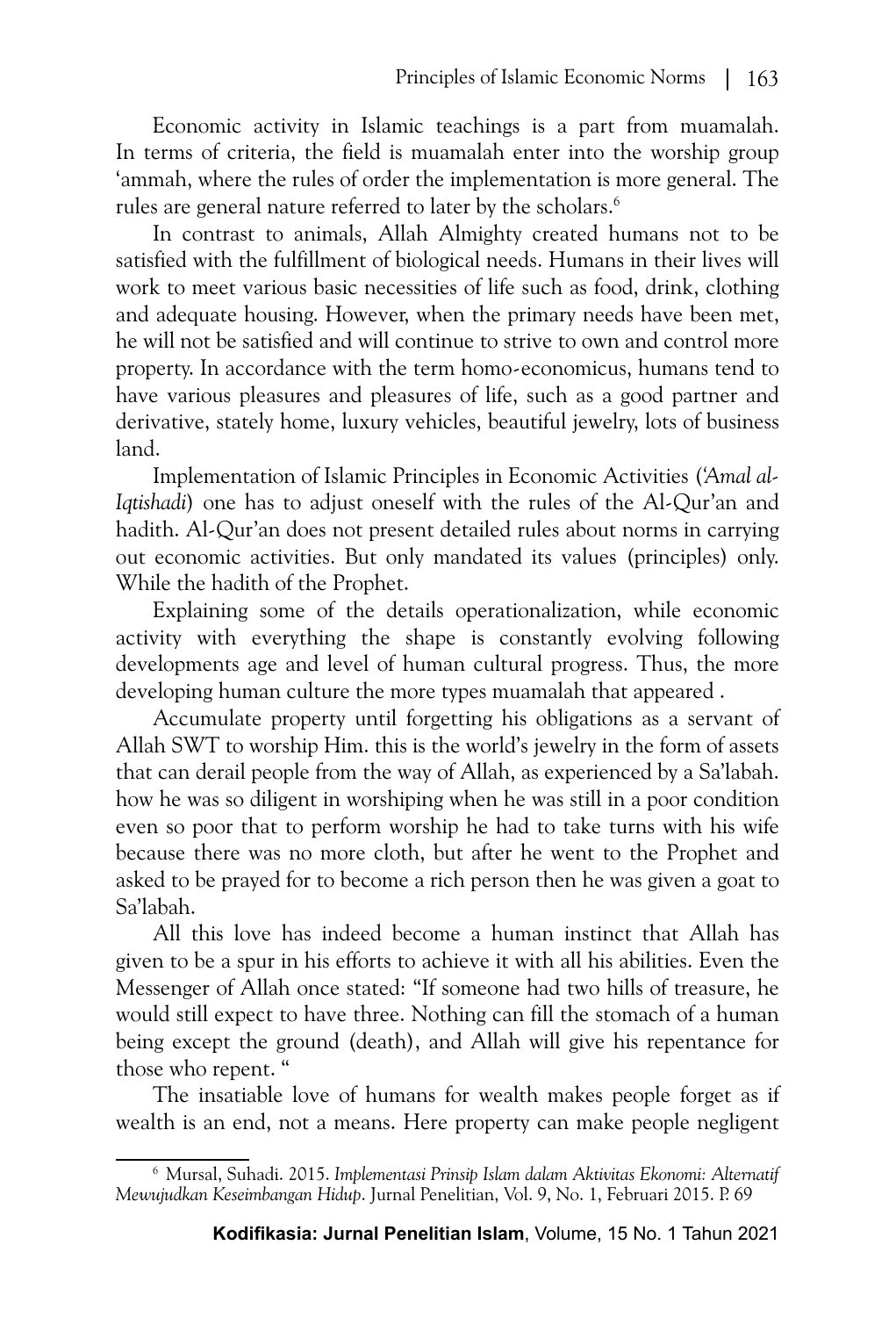of laws, religious obligations, the state, family and even themselves. But for people who believe, that all worldly pleasures are not everything. Therefore, Allah warned in QS. Al-Qashash: 77, the meaning: *and look for what Allah has given you (happiness) in the land of the Hereafter, and do not forget your part of the (pleasure) of this world and do good (to others) as Allah has done good, to you, and do not do damage to (face) earth. Indeed, Allah does not like those who do damage.*

Inequality of economic life in society due to accumulation wealth in the hands of a group of people can lead to destructive attitudes. For the poor, there will be hatred and heartache towards rich people who live in luxury. Excessive accumulation of wealth, and every treasure which is limited in circulation to the rich only, and prohibiting it against the poor is not accepted by Islam, however supposed to be from the rich to issue and distribute wealth towards fellow human beings and give their rights to poor people so that an equal distribution of the enjoyment of God's grace can be realized.

In the case of economic transactions, all of these will not run without agreement on the existence of rules or values that are recognized as true, because they involve the interests and rights of many people. Therefore, the Al-Qur'an does not only limit it to believers but to humans as a whole, that is, there should be no taking of the rights of others in an improper way (bathil). Taking, transferring or exchanging rights from one person to another should be done in a lawful manner, mutually willing, no one loses or loses.

## **The Al-Qur'an About Economic Norms**

The principle of justice is one of the principles championed by al-Al-Qur'an (Islam) in all aspects of human life, including in economic matters. R. Lukman Fauroni and Muhammad stated:

Normatively and simply, it can be explained that in the economic aspect, the Al-Qur'an has offered the principles of justice and holiness in three aspects at once. The three aspects are first, prohibiting the ownership or management of illegal assets (dzatiyah). Second, prohibited in the way and process of obtaining or managing and developing it, third, prohibited from the impact of its management and developer if it is detrimental to other parties.<sup>7</sup>

In affirming the economic principles based on the Al-Qur'an, the researcher quotes a point from Syed Nawab Naqvi offering four axioms, including:

<sup>7</sup> Muhammad dan R. Lukman Fauroni, *Visi al-Qur'an tentang Etika dan Bisnis.*  (Jakarta: Salemba Diniyah, 2002). P. 10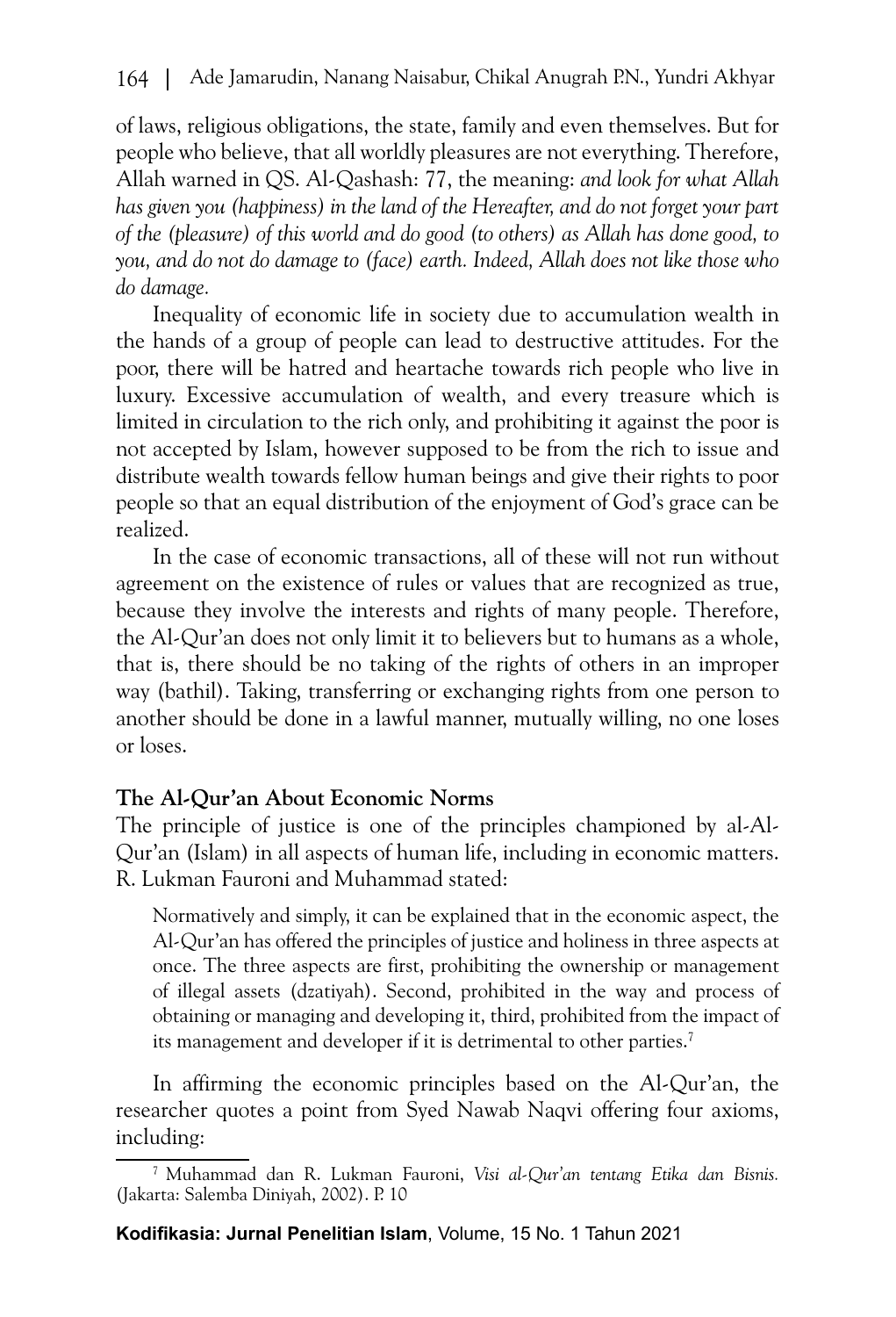## 1. Unity

Unity here is unity as reflected in the concept of tawhid which combines all aspects of Muslim life both in the economic, political, social fields, into a "homogeneous whole" or whole, which is homogeneous, and emphasizes the concept of consistency and overall order..<sup>8</sup>

In the concept of monotheism, all human actions will focus on God, which in Yusuf Qardhawi's language is called a starting point that has the value of Rabbani (*ilahiyyah*). He further explained that the Islamic economy is a divine economy because its point of departure is from Allah, the goal is to seek the pleasure of Allah, and its methods are not contrary to His law. All economic activities, both production, consumption, exchange and distribution are tied to divine principles and divine purposes.<sup>9</sup>

Based on this axiom, Muslim entrepreneurs in carrying out their activities and economic entities will not do at least three things:<sup>10</sup> First, discrimination among workers, sellers, buyers, partners, based on considerations of race, color, gender or religion. Second, forced or forced to commit fraudulent practices because only Allah should be feared and loved. Therefore, this attitude will be reflected in all attitudes of life in its various dimensions. Third, hoarding wealth or being greedy, because wealth is essentially a mandate of Allah.

The provisions in the Al-Qur'an directly do not mention about *al-Ihtikar* (Monopolistic rent). But there are verses that mention about practice of hoarding gold and silver, as contained in the Al-Qur'an Surat al-Imran: 108. Although it is not clearly found in the Al-Qur'an about Monopoly but it has a close relationship with usury, where usury is strictly prohibited. Because in usury there is an element of *zulmun* (persecuting) people others are caused by the borrower's inability to repay debts on time, the price will automatically rise above the principal loans and this is burdensome which results in borrowers being mistreated and forced to pay the additional capital.<sup>11</sup>

2. Equilibrium (Justice)

<sup>8</sup> Syed Nawab Naqvi, *Ethict and Economics: An Islamic Syntesis*, terj. Husin Anis, *Etika dan Ilmu Ekonomi Suatu Sintesis Islami*. (Bandung: Mizan, 1993) p. 50-51

<sup>9</sup> Yusuf Qardhawi, *Peran Nilai dan Moral dalam Perekonomian Islam,* Terj. Didin Hafiduddin dkk. (Jakarta: Rabbani Press, 1997), p. 25 10Choirul Fuad Yusuf, *Etika Bisnis Islam, Sebuah Perspektif Lingkungan Global*. Jurnal

Ulumul Qur'an, 3/VII/97, p. 14-15 11 Is Susanto. Persaingan Usaha Tidak Sehat di Indonesia Menurut Hukum Ekonomi

Islam dan Undang-Undang Nomor 5 Tahun 1999 tentang Larangan Monopoli dan Persaingan Usaha Tidak Sehat. *Jurnal SYI'AR IQTISHADI Journal of Islamic Economics, Finance and Banking*. Vol.3 No.2, November 2019. P. 83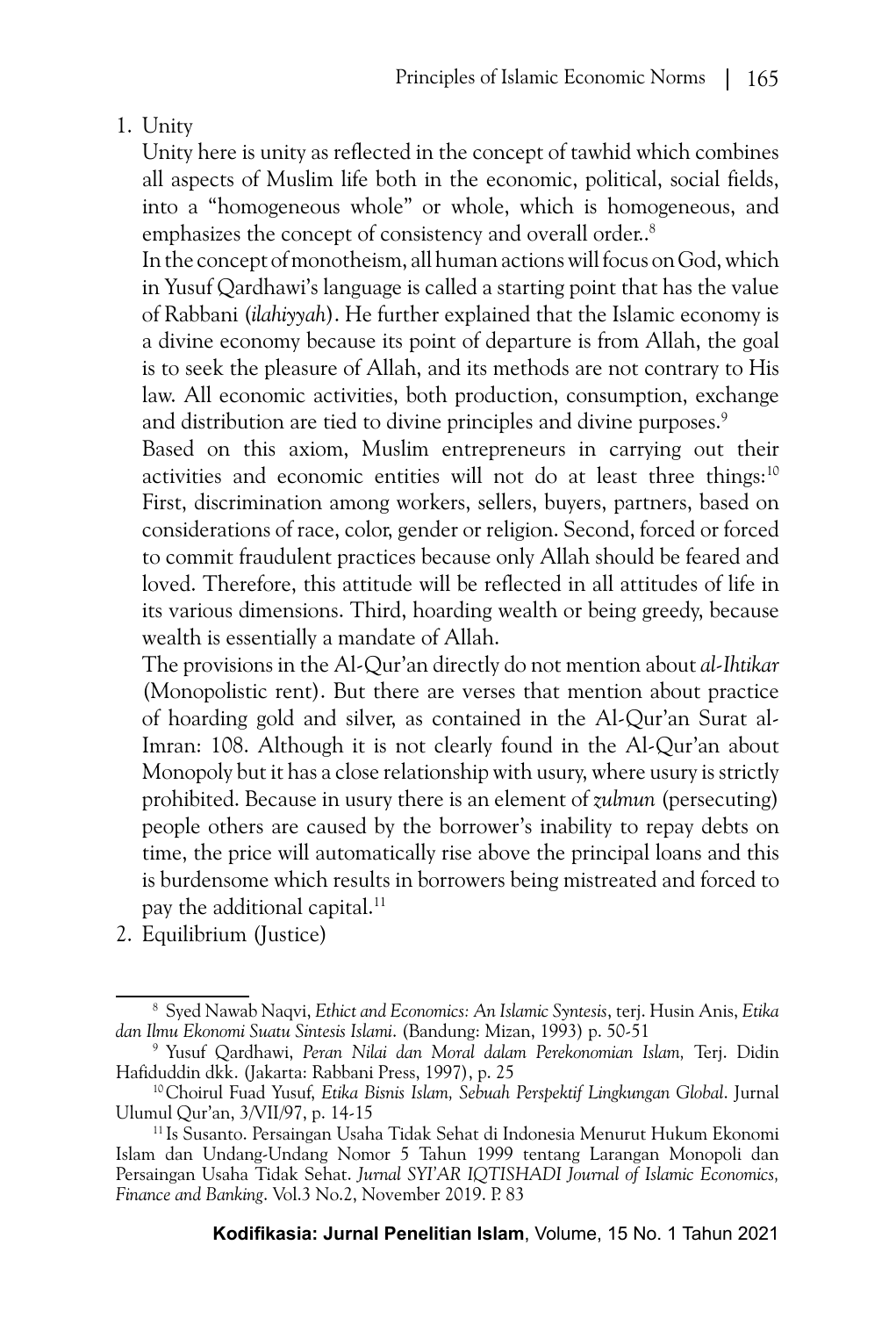Equilibrium (equiblirium) or justice describes the horizontal dimension of Islamic teachings related to the overall harmony in the universe. The laws and order that we see in the universe reflect harmonious equilibrium.12 This order is also known as sunnatullah.13 The nature of equilibrium or justice is not just a natural characteristic, but a dynamic characteristic that every Muslim must strive for in his life.14

The behavior of equilibrium and fairness in the economic process is explicitly explained in the context of a simple (classic) business process so that every entrepreneur makes a perfect dose when measuring and weighing it with the correct balance, because that is the best behavior and brings the best result..<sup>15</sup>

3. Free Will

Free will is Islam's most original contribution to the social philosophy of the concept of a "free" human being. Only God is free, but within the limits of His creation scheme humans also have relative freedom. Based on this axiom of free will, in an economy, humans have the freedom to make agreements, including to keep or break them. A Muslim who believes in Allah's will, will honor all the promises he makes. It is a collective part of society and recognizes that God includes both individual and social life. Thus freedom of will is closely related to unity and equilibrium.<sup>16</sup>

In terms of covenants, both the covenant of loyalty to God and the covenant he makes in association with others (*muamalah*), humans must be able to fulfill all of these promises. The Al-Qur'an emphasizes "*O you who believe, fulfill that aqad-aqad.*17*. (QS. Al-Maidah: 1)"*

4. Accountability

Unlimited freedom is something that is impossible for humans to do because it does not require accountability and accountability. To fulfill the demands of justice and unity, humans need to be held accountable for their actions. Logically this axiom is closely related to the axiom of free will. It sets limits on what humans are free to do by being responsible

**Kodifikasia: Jurnal Penelitian Islam**, Volume, 15 No. 1 Tahun 2021

<sup>12</sup> *Ibid,* p. 23

<sup>&</sup>lt;sup>13</sup>This sunnatullah is also understood by natural law. According to M. Baqir al-Sadr, Sunnatullah or historical norms are the words of Allah, the method, the embodiment of Allah's will and wisdom in the universe whose purpose is as a warning to humans. see M, Baqir al-Shadr, 1993. *Sejarah dalam Perspektif al-Qur'an, sebuah analisis*, translate. MS. Nasrullah. Jakarta: Pustaka Hidayah, p. 91

<sup>14</sup>Muhammad & R. Lukman Fauroni, *Ibid*. p. 12

<sup>15</sup>QS. Al-Isra: 35, al-Muthaffifin: 1-3

<sup>&</sup>lt;sup>16</sup> Rafiq Issa Beekun, in Choirul Fuad Yusuf, *Ibid*, p. 24-25<br><sup>17</sup> Aqad (covenant) includes: the servant's presetia promise to Allah and the Covenant made by humans in the association of others.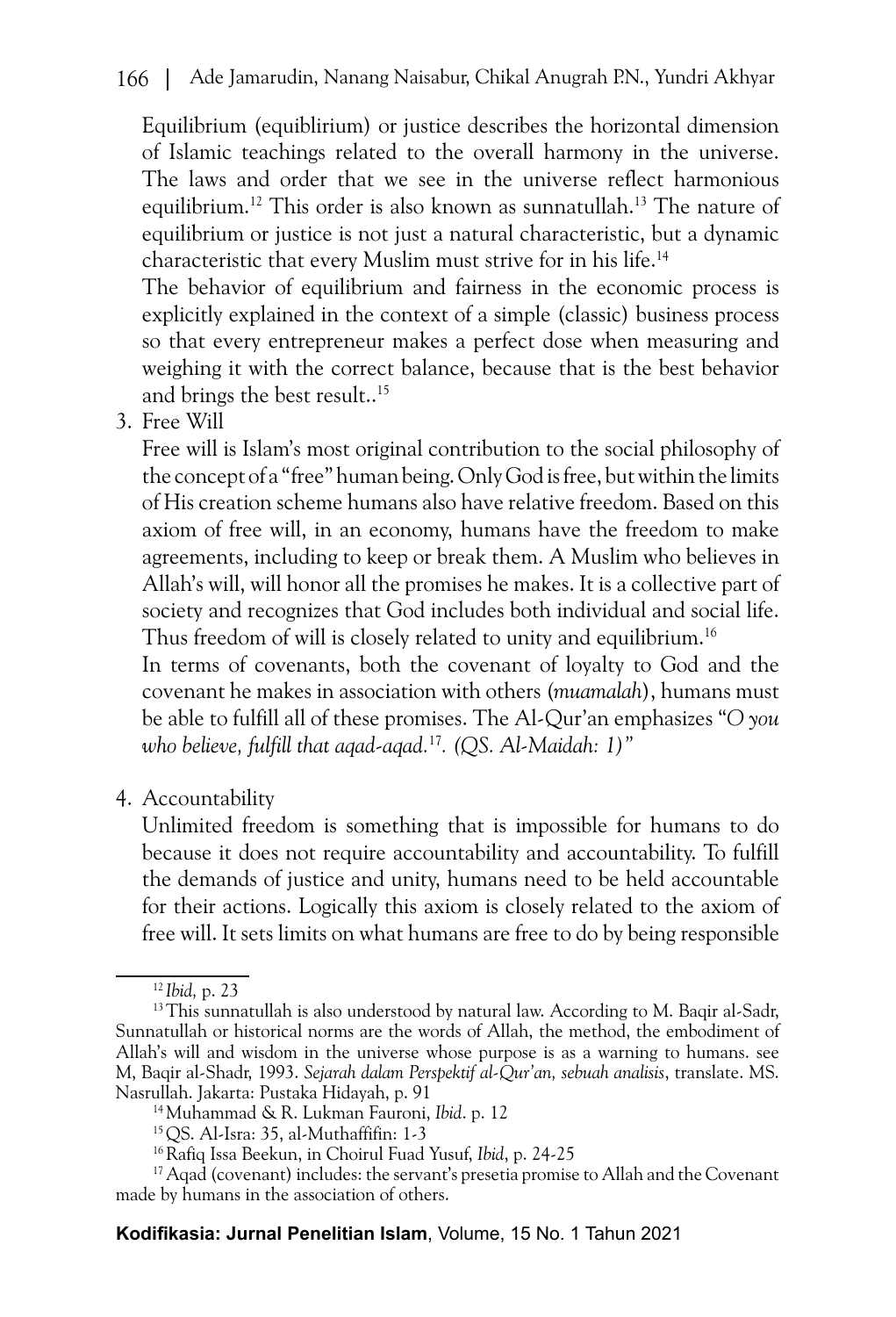for all they do.18: "*Whoever gives good syafa'at, undoubtedly he will get part (reward) from him. and whoever gives bad syafa'at undoubtedly he will bear the joy (sin) of him. Allah has power over all things". (QS. Al-Nisa: 85)*

This axiom of accountability will fundamentally change economic calculations because everything must refer to justice. This is implemented in at least three things, namely: *First*, in calculating the margin, the gain in the value of wages must be linked to the minimum wage that is socially acceptable by the community. *Second*, the economic return for capital lenders must be calculated on the basis of the explicit understanding that the magnitude is unpredictable with a zero probability of error and cannot be predetermined (such as the interest system). *Third*, Islam prohibits all transactions which are exemplified by gharrar in classical business literature,<sup>19</sup> or bonded bond system in Indonesian society.

Islam as a religion with a vision of justice refuses explicitly the practice of buying and selling gharar. Apart from harming the parties who are directly involved, his presence will also create restless society. Indirectly, buying and selling of gharar will be resulting in a country's economy difficult to develop. Prophet Muhammad SAW in an effort to eradicate practice of buying and selling gharar, giving warnings to his people in order to avoid.20

In trading, when the market has been played by a part people who hold large commodities and capital, they can alone creates a pseudo price that fluctuates and cannot it is estimated that the changes caused are very fast the change occurs within a short time limit. So it's not a deliberate price game will be avoided of great control over commodities and capital. This matter will result in the emergence of other models of trading practices which also indicates cheating and oppression towards the others among them. Hence, it is it is necessary to have an operator who can supervise it in order not to things happen that only cause mutual loss between them or losses to be borne by either party. At least this supervision can reduce it the occurrence of cheating.<sup>21</sup>

God also forbids mankind bring property matters to court in order to be able to take his neighbor's treasure in a manner that is falsehood even though it may be passed by court or a judge. Practice This falsehood

<sup>18</sup> Syed Nawab Naqvi, *Ibid*, p. 86

<sup>19</sup> *Ibid*, p. 103-104

<sup>20</sup>Aris Anwaril Muttaqin, Larangan Jual Beli Gharar*: Tela'ah terhadap Hadis dari Musnad Ahmad Bin Hambal*. *EQUILIBRIUM: Jurnal Ekonomi Syari'ah*, Vol. 3, No. 1, Juni 2015, p. 158 21 Saefulah MS. Perdagangan Terlarang Menurut Islam *dalam Tinjauan Maqashid Al-*

*Syar'iyah. Jurnal Hunafa* Vol. 4 No. 3, (Palu: Jurnal Hunafa, 2007). P. 5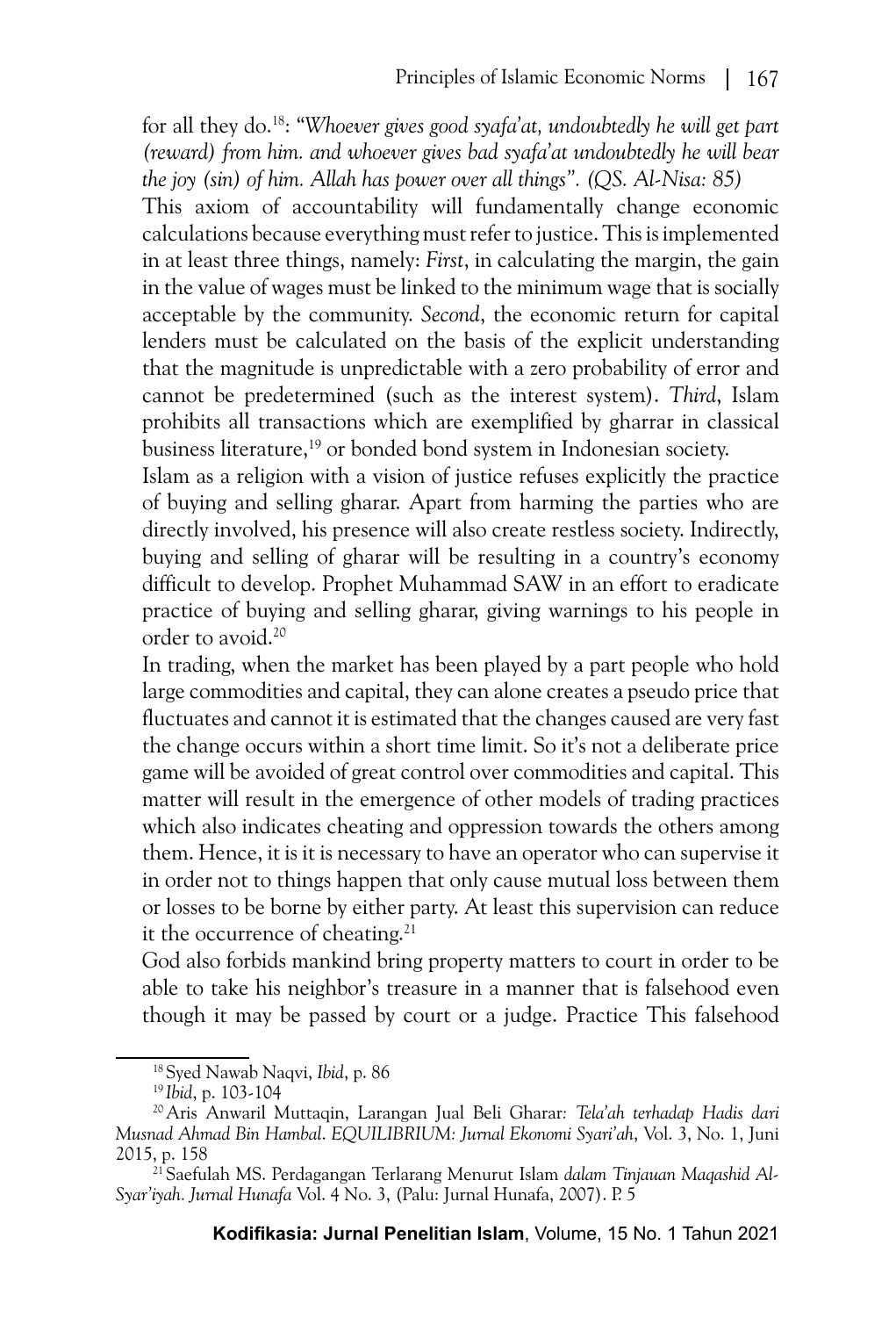often happens just because actually the party who owns the property it is weak in the law and weak in maintaining his property. The chances of this happening will be many occurs among fellow humans on the present, then Allah has anticipate it by advising and prohibits such bandages.<sup>22</sup>

### **CONCLUSION**

In closing this paper, it is better if we reopen the sheet of history which records the process of going back and forth as well as the destruction of a societal order that was originally established, into a society that was in ruins due to the deviation of most of the population towards the economic processes prevailing at that time. The Madyan and Aikah, are two people whom Allah Almighty sent the Prophet Syu'aib to them. In the economic or commercial sphere, they are cheating and dishonest; if they sell an item, they like to reduce the measure and the scale, if they buy something, they like to criticize, ridicule and drop the price, then buy it at a cheap price. Ibn Abbas explained their nature and they are also people who are dishonest, cheat, like to reduce the rights of others in trade. For the economic deviation they did, Allah Almighty sent a reward that was worth their actions, they were destroyed by an earthquake, drought and extreme heat and fire rain

In the Prophet Syua'ib's assessment that the main cause of the moral and social decline of the Madyan and Aikan people was economic injustice and pride. Justice is a right of individuals, groups and classes. This means that the values of truth and the qualities of virtue should be assigned to each person. Justice is a summun bonum, the highest supremacy of moral values, in the economic system. Economic injustice is a cause of social infidelity, corruption.

<sup>22</sup>Achmad Hijri Lidinillah. 2015. Praktek Gharar *pada hubungan bisnis Umkm-Eksportir di Jepara.* JESTT Vol. 2 No. 2 (Surabaya: JESTT, Unair, 2015). P. 113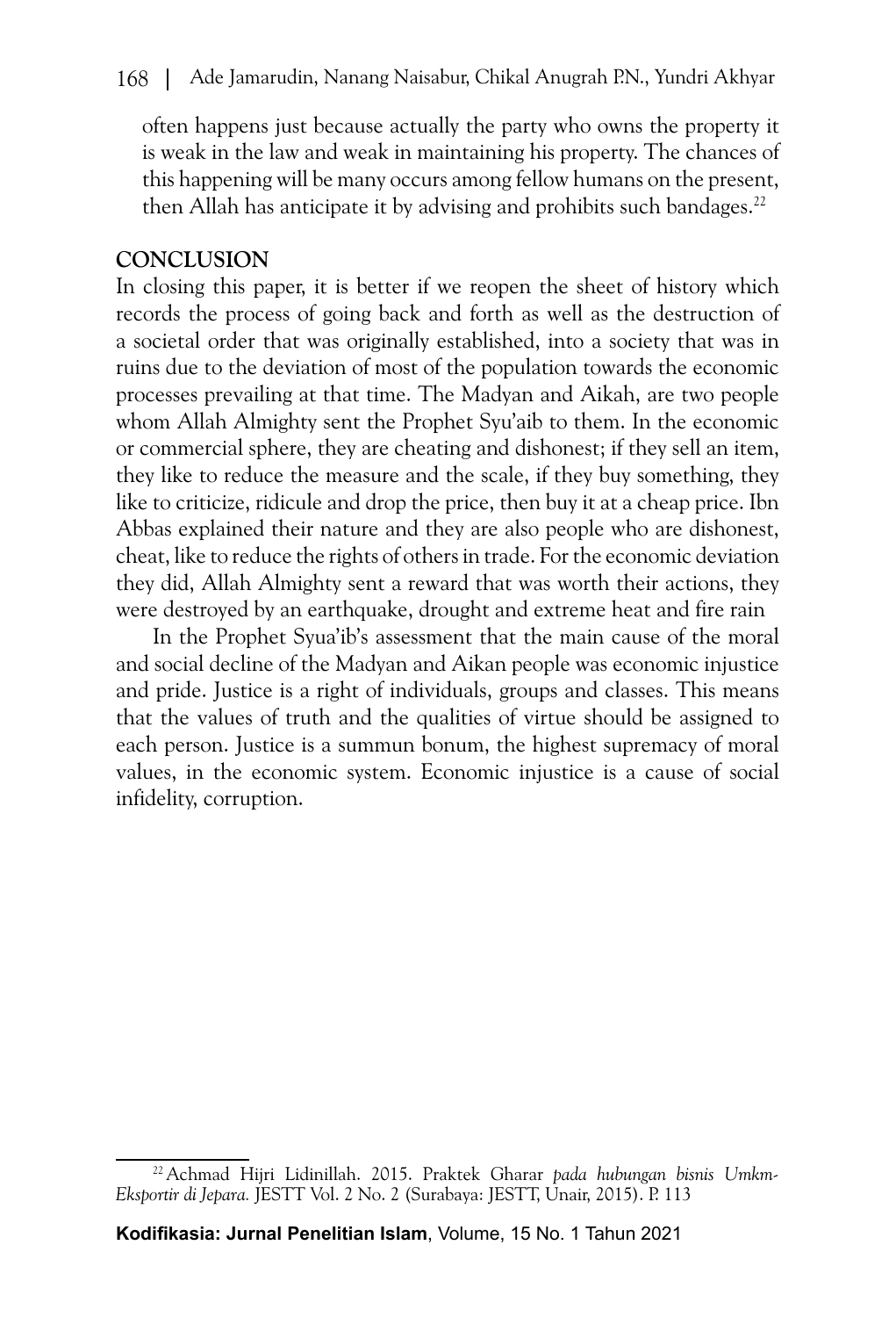#### **REFERENCE**

- Al-Maraghi, Ahmad Mustafa, 1394 H. *Tafsir al-Maraghi.* Beirut: Dar Al-Fikr.
- Al-Maki, Ahmad al-Shawi, 1993. *Hasiat al-'Alamah al-Shawi 'ala Tafsir Jalalain*, II 373,
- .Beirut: Dar al-Fikr.
- Al-Munawwar, Sayyid Agil Husein (2005).*Aktualisasi Nilai-nilai Al-Qur'an i dalam Sistem*
- *Pendidikan Islam,*Ciputat: PT. Ciputat Press
- Al-shadr, M, Baqir, 1993. *Sejarah dalam Perspektif al-Al-Qur'an, sebuah analisis*, terj. MS. Nasrullah Jakarta: Pustaka Hidayah.
- Al-Suyuthi, Adb Al-Rahman Jalaluddin, 1992. *al-Dur al-Mantsur fi Tafsir al-Matsur V*. Beirut: Dar al-Fikr.
- Al-Thabari, Abi Ja'far Muhammad bin Jarir, 1988. *Jami al-Bayan an Ta'wil Ai Al-Al-Qur'an,* Jilid V, XI. Beirut: Dar al-Fikr.
- Anwaril Muttaqin, Aris. Larangan Jual Beli Gharar: Tela'ah Terhadap Hadis Dari Musnad Ahmad Bin Hanbal *.EQUILIBRIUM: Jurnal Ekonomi Syari'ah*, Vol. 3, No. 1, Juni 2015,
- Khoirul Anwar, *Ekonomi dalam Perspektif Islam,* Jurnal: ISLAMICA, Vol. 3, No. 1, September 2008.
- Fauroni, Muhammad dan R. Lukman, 2002. *Visi al-Al-Qur'an tentang Etika dan Bisnis.*
- Jakarta: Salemba Diniyah.
- Haque, Ziaul, 2000. *Revelation & Revolution In Islam,* terj. Halid Al-Kaf, *Revolusi Islam*
- Jakarta: Darul Falah.
- Hidayat. Taufiq 2017. *Konsep Pendistribusian Kekayaan Menurut Al-Al-Qur'an* . Al Falah: Journal of Islamic Economics, Vol. 2, No. 1, 2017 STAIN Curup.
- Lidinillah, Achmad Hijri. 2015. Praktek Gharar *pada hubungan bisnis Umkm-Eksportir di Jepara.* JESTT Vol. 2 No. 2